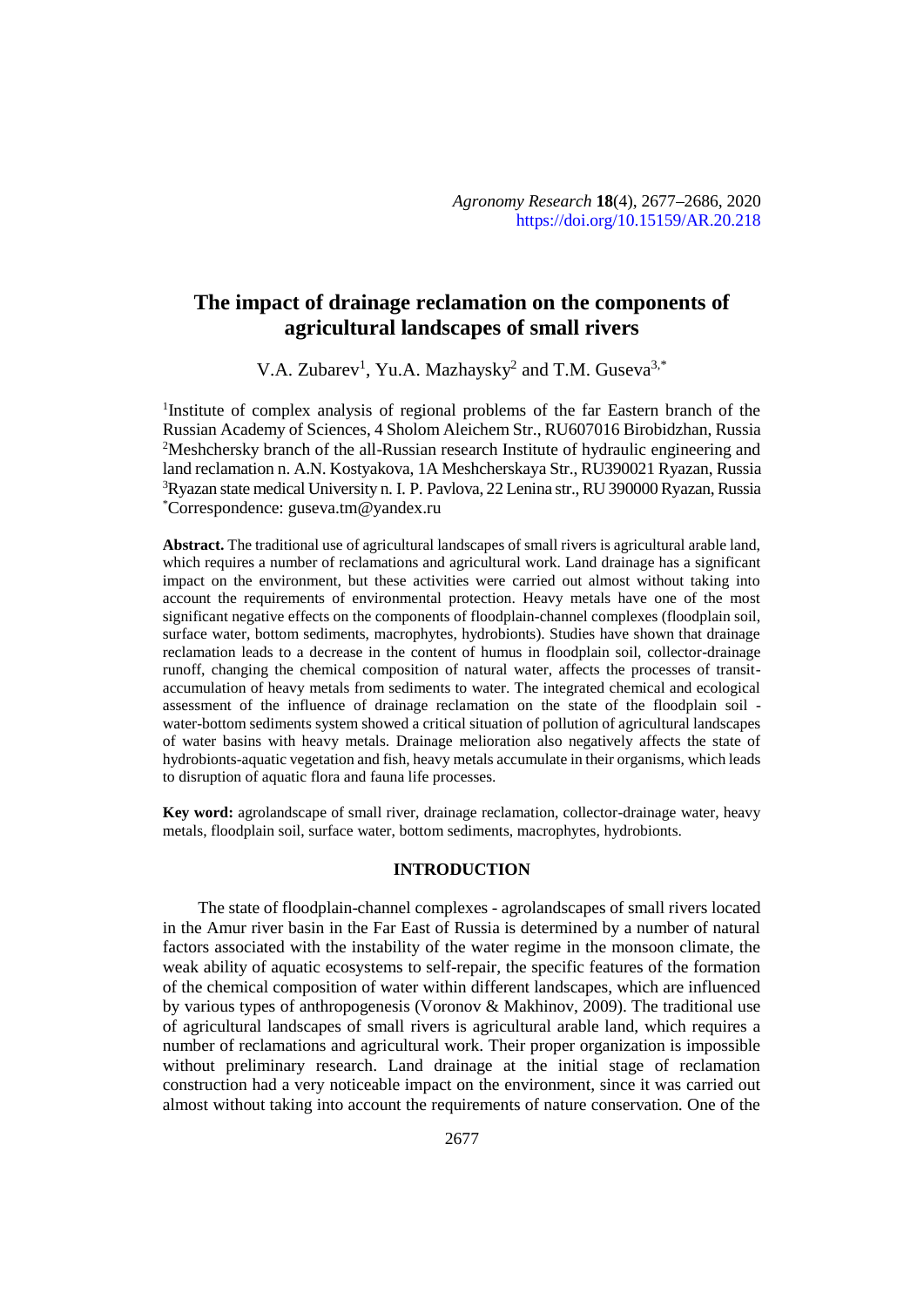most significant negative effects on the components of the agrolandscapes of small rivers (floodplain soil, surface water, bottom sediments, macrophytes, hydrobionts) is exerted by heavy metals (HM). According to many authors, the group of the most common HM includes iron (Fe), manganese (Mn), copper (Cu), nickel (Ni), zinc (Zn), lead (Pb) and their salts (Nazarov, 2014; Kasiuliene et al., 2016; Dyatel, 2017; Tolkachev et al., 2017; Yashin, 2017; Imeri et al., 2019; Murtic et al., 2019), characterized by long-term storage in water, accumulation in bottom sediments and the aquatic ecosystem as a whole (Israel, 1984; Moore & Ramamurti, 1987; Pais & Jones, 1997; Perevoznikov & Bogdanova, 1999; Kabata-Pendias & Pendias, 2001; Khristoforova, 2007; Tack, 2010; Morais et al., 2012; Chibuike & Obiora, 2014; Lukowski & Wiater, 2016). The danger of HM in the aquatic ecosystem is compounded by the fact that, unlike organic substances, they are not susceptible to decomposition, but are capable of complexation, hydrolysis, and oxidation-reduction processes; they can migrate and accumulate in various components of river ecosystems. Therefore, for an ecological assessment of the agrolandscapes of small rivers under conditions of constant technogenic pressure, along with monitoring the content of HM in ecosystem components, it is necessary to study the features of their accumulation and migration by their components (Dinu, 2010; Mondol et al., 2011, Uddin et al., 2014; Pachura et al., 2016; Fomina et al., 2016; Zubarev & Kogan, 2017; Matveeva et al., 2018). The results of such researches allow us to offer more effective recommendations for the conservation and sustainable use of agrolandscapes of small rivers converted as a result of drainage reclamation.

#### **MATERIALS AND METHODS**

The researches were conducted on the territory of the Jewish Autonomous Region, located within the Sredneamurskaya lowland, where, due to the climate, geology, and terrain, in order to create the necessary conditions for agricultural production, large-scale

land reclamation was carried out for more than 60 years (Anoshkin & Zubarev, 2018). On the territory of the Jewish Autonomous Region there are 76 drainage and 7 irrigation systems with a total area of 89.1 thousand ha, 36 thousand km of open channels, 2.7 thousand km of closed pottery and polyethylene

| <b>Table 1.</b> Watercourses, in the basins of which |  |  |  |
|------------------------------------------------------|--|--|--|
| drainage reclamation works are carried out, on the   |  |  |  |
| territory of the Sredneamurskaya lowland             |  |  |  |

| District    | Name of watercourse                          |
|-------------|----------------------------------------------|
|             | Birobidzhanskiy Uldura, Gryaznushka, Ushumun |
| Leninskiy   | Vertoprashikha, Solonechnaya                 |
| Octyabrskiy | Osinovka, Kulemnaya                          |

drainage, 2.4 thousand units of various hydraulic structures were built to remove surface moisture. They are located mainly in the floodplains of small rivers that feed the middle left-bank tributaries of the Amur river and respond most quickly to land reclamation (Fig. 1).

We identified all watercourses in the basins of which drainage works had been carried out (Table 1). After analyzing the cartographic data, the following watercourses were also selected: the Ushumun river (an analogue of the Uldura river) and the Kulemnaya river (an analogue of the Osinovka river), in the basins of which there was no technogenic influence.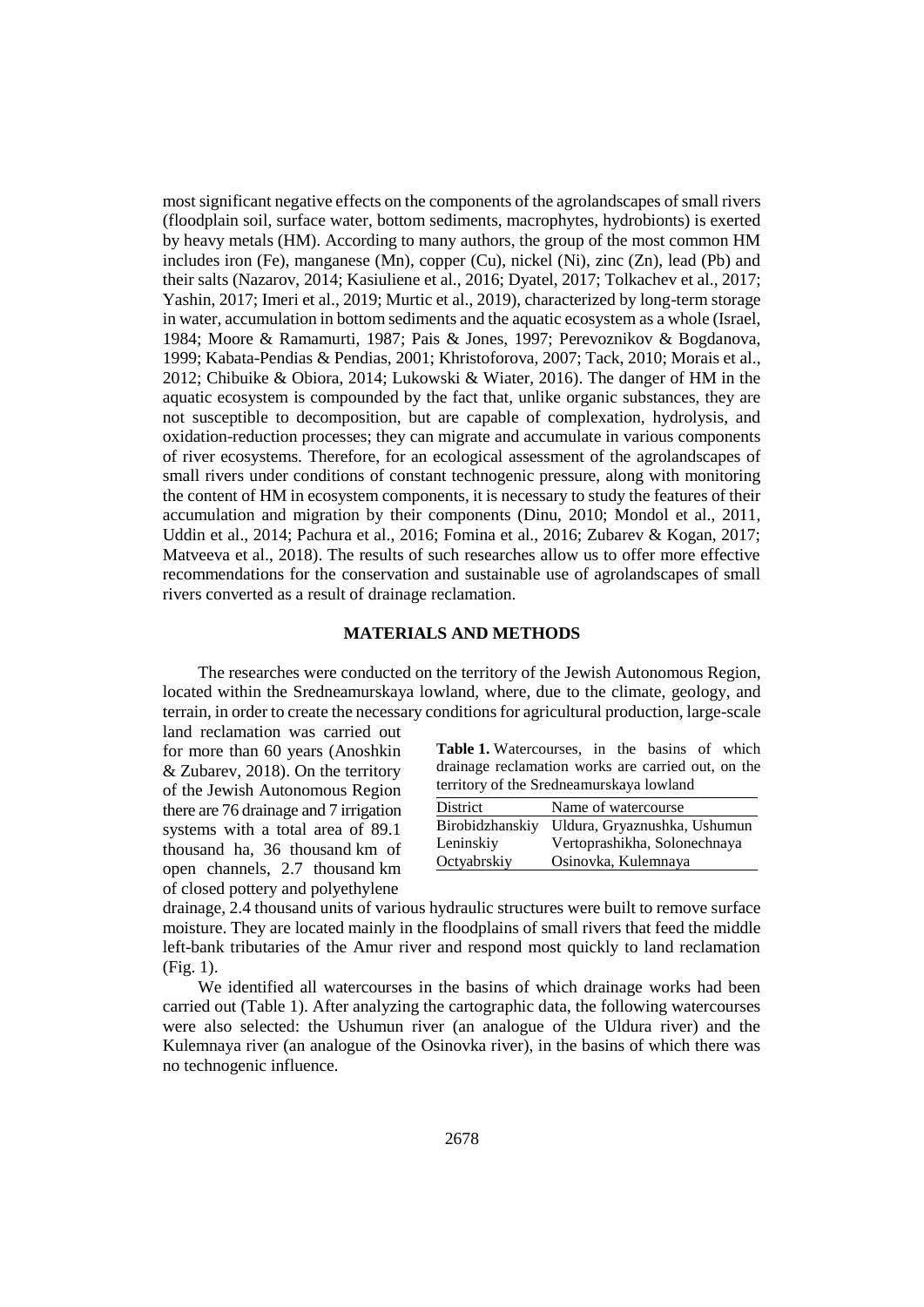

**Figure 1.** Research areas, southwestern part of the Sredneamurskaya lowland (1–4 - research areas).

These small rivers flow in the southern part of the Jewish Autonomous Region on the territory of the Sredneamurskaya alluvial lowland, they are outside the range of other sources of anthropogenic pollution and are exclusively the receivers of drainage water from drainage reclamation systems. A single method is used to drain floodplains and adjacent territories: land reclamation systems with open trapezoidal collectors and

diverting main canals to discharge drainage water into the surface  $\frac{1}{1}$ <br>water of selected rivers. The main water of selected rivers. The main hydrographic characteristics of the studied small rivers are shown in Table 2.

The long-term field researches were carried out to study the impact of drainage reclamation on the components of small river basins. Sampling was carried out at three points: above and below the

| Table 2. Hydrographic characteristics of small |  |  |
|------------------------------------------------|--|--|
| rivers - objects of the research               |  |  |

| The name of       |    | Length, Catchment Width, Depth, |         |             |
|-------------------|----|---------------------------------|---------|-------------|
| watercourse       | km | area, km                        | m       | m           |
| Uldura            | 15 | 160                             | $3 - 5$ | $0.2 - 0.6$ |
| Gryaznushka       | 32 | 191                             | $3 - 5$ | $0.3 - 0.9$ |
| Ushumun           | 45 | 260                             | $3 - 5$ | $1.0 - 1.5$ |
| Vertoprashikha 42 |    | 281                             | $3 - 5$ | $1.0 - 1.5$ |
| Solonechnaya      | 50 | 484                             | $3 - 5$ | $1.0 - 1.5$ |
| Osinovka          | 50 | 530                             | $3 - 5$ | $1.0 - 1.5$ |
| Kulemnaya         | 40 | 460                             | $3 - 5$ | $1.0 - 1.5$ |

areas of reclamation activities, as well as directly at the confluence of the drainage channel into the reservoir. Sampling of soil, water, bottom sediments, aquatic vegetation and hydrobionts was carried out in accordance with regulatory documents. 900 samples (350 of water, 225 of soil, 225 of bottom sediments, 50 of aquatic vegetation, and 50 of hydrobionts) were researched.

Sampling of floodplain soil was carried out from the upper horizon. The samples were dried and subjected to grinding, an average sample was formed. The following indicators were determined in each prepared soil sample: humus content by Tyurin I.V.,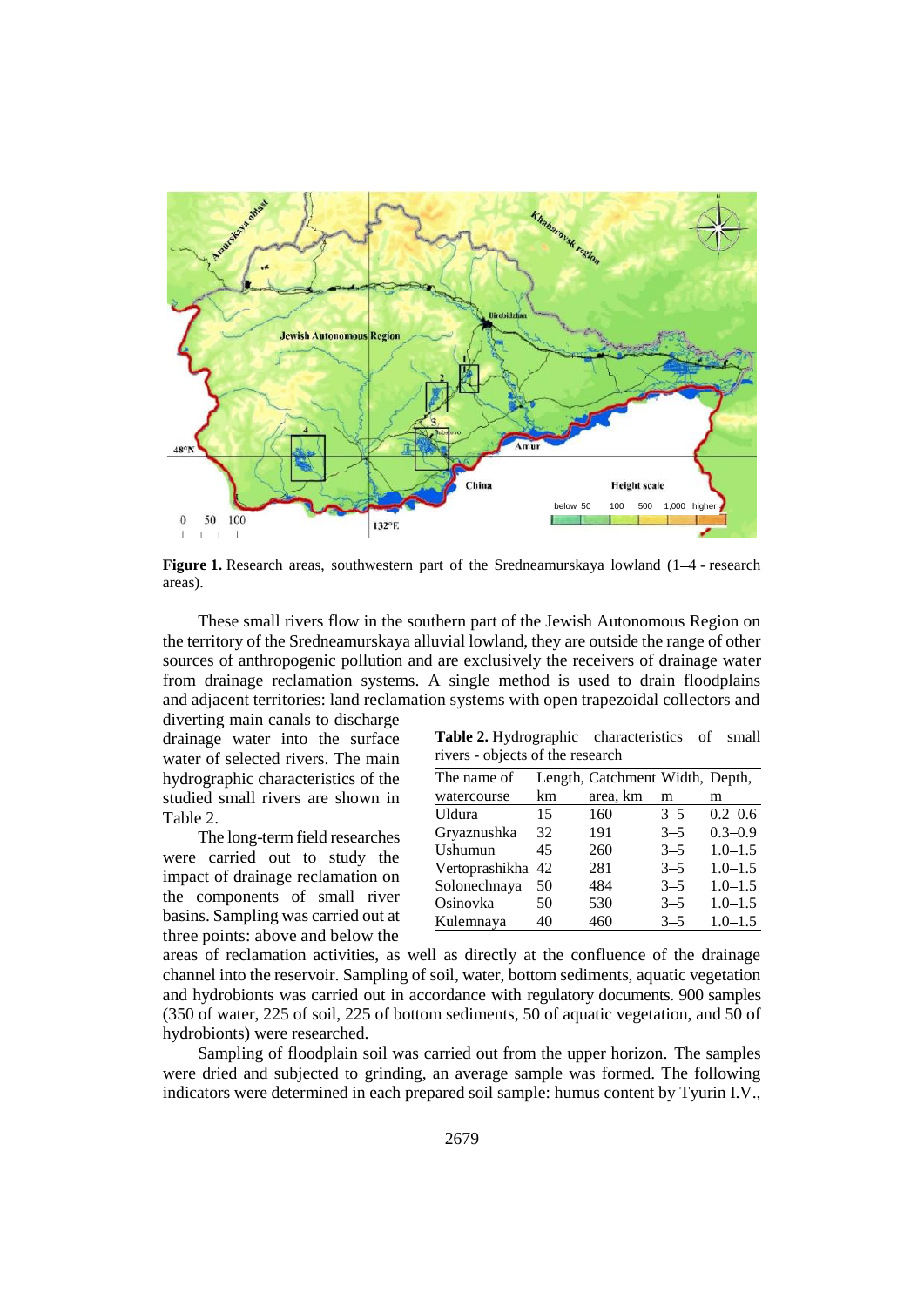based on the oxidation of soil organic matter by chromic acid to carbonic acid formation, actual acidity - by the potentiometric method, HM gross forms by atomic absorption spectrometry on a 'ThermoElectron SOLAAR 6M' instrument.

When sampling water, a visual inspection of the river state was carried out, the following parameters were determined: water temperature, pH, and oxygen content by the iodometric method. HMs in water were determined by atomic absorption spectrometry on a 'ThermoElectron SOLAAR 6M' instrument. Computer control of the measurement process and information processing was carried out in triplicate with automatic calculation of the confidence interval.

Hydrobionts are a reliable indicators of negative anthropogenic impact, including drainage reclamation, on aquatic ecological systems.For analysis on the content of HM, the highest aquatic plants of the pondweed family - *Potamogeton perfoliatus*, which belong to the group of submerged rooting hydrophytes, were selected and analyzed. To identify the impact of drainage on the aquatic fauna, Lagowski's minnow (*Phoxinus Lagowskii*) was chosen, this species is most often found in small rivers of Sredneamurskaya lowland. Samples of vegetation and fish were dried and subjected to ashing in a muffle furnace. To determine the gross content of HM, all samples were subjected to acid decomposition (HCl) in the 'Mars-6' microwave system. In samples of vegetation and fish, the content of HM was determined by atomic absorption spectrometry on the 'SOLAAR M6' instrument.

All analyzes were performed in triplicate. Statistical processing of the results was carried out using the Microsoft Excel software package.

## **RESULTS AND DISCUSSION**

Drainage reclamation is meant to improve the water regime in waterlogged land and has a significant effect on humus and soil acidity. The researches have shown that the surface fertile horizons of undrained floodplain soil  $(0-20 \text{ cm})$  contained more humus than reclaimed ones (Table 3). This phenomenon can be explained by the increased aeration of soil under the influence of periodic treatments, leading to an increase in the biological activity of soil and acceleration of the processes of organic matter mineralization, as well as a change from the stagnant water regime to stagnantflushing one with frequent changes in anaerobic and aerobic conditions.

The researches of soil acidity have shown that in all floodplain soil the  $pH_{\text{KCl}}$  varies in the upstream in the range of  $4.1-4.8$ , and belongs to the category of 'medium acid' soil. On drainage systems, the pH is classified as 'slightly acidic' - pH - 5.0-6.1 (Table 3). These indicators have a significant impact on transit processes - HM accumulation in soil of agrolandscapes of river basins (Wang et al., 2006).

The research program included the determination of such HMs as iron, manganese, zinc, lead, copper, nickel in the soil of the studied agrolandscapes. Fluctuations in the iron content in the studied soil are very significant. The Fe concentrations in all samples exceed clarke values for soil - 38,000 mg per kg by about 1.5 times. The lowest concentrations of Fe are determined in the floodplains of the Uldura and Gryaznushka rivers, the highest ones - Solnechnaya and Vertoprashikha. When reclaimed within the drained territory, iron concentrations in soil are reduced. In samples that are not subject to the effect of drainage (upstream and downstream), the approximately 80% of total Fe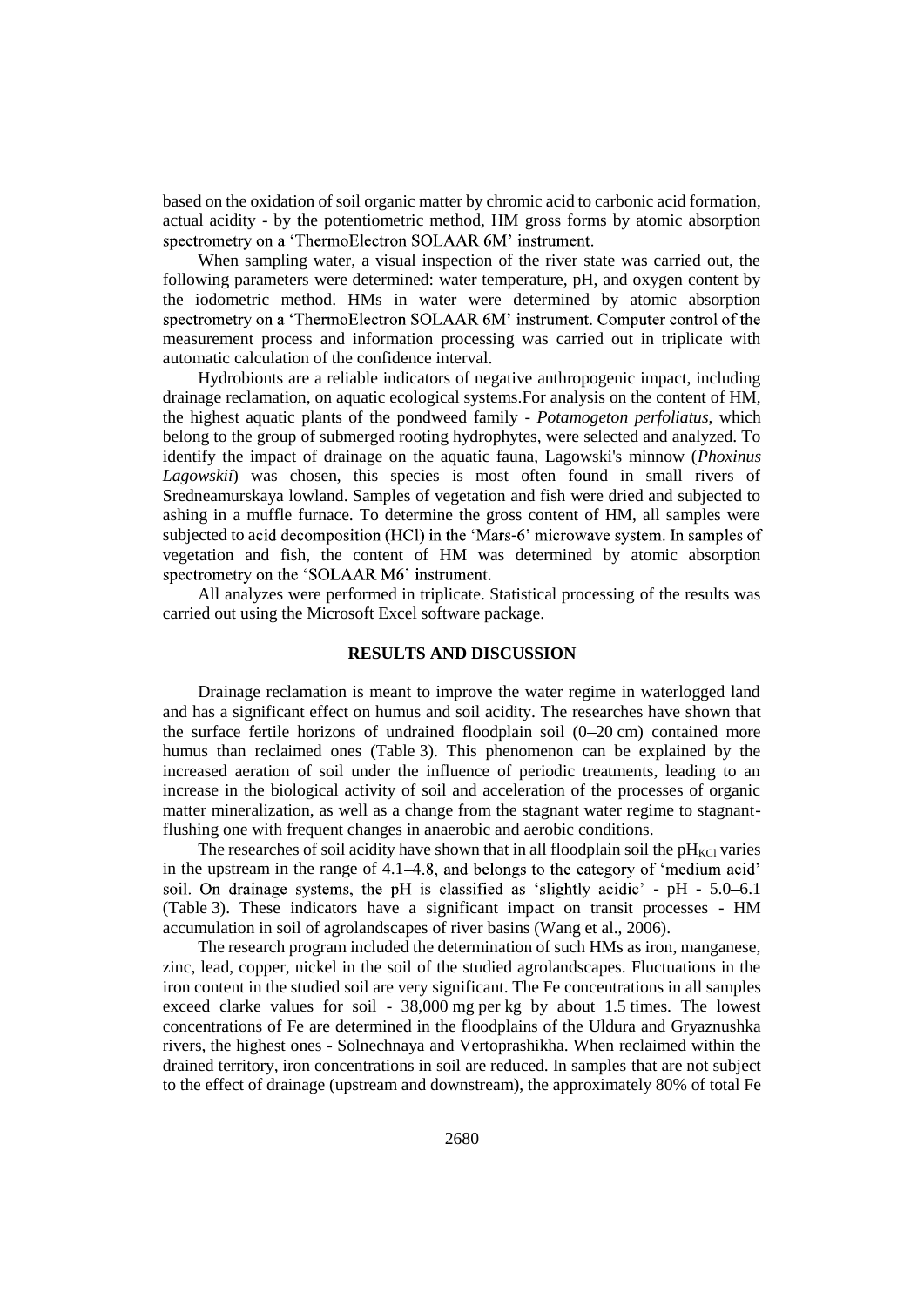is in the form of ferrous iron and 20% - in ferric iron. When draining by drainage channels, improved aeration conditions are created that contribute to a decrease in humidity and a change in the acidity of floodplain soil towards a weaker acidic pH medium. This led to an increase in ferric iron up to 40%. The increased amount of  $Fe<sup>2+</sup>$  is associated with glue processes, the development of which depends on various factors, which include moisture conditions of the researched area, granulometric composition of soil, chemical and biological processes, as well as the content and forms of organic matter. The Mn content in the researched soil is in the range of  $600 - 700$  mg per kg, that is by 1.5 times lower than the average clarke indicator for Russian soil. In floodplain soil not affected by drainage, zinc concentrations were 70–80 mg per kg. In drained floodplain soil, zinc content decreases

**Table 3.** Average humus content and acidity in floodplain soil of small rivers \*

| The name of                                |                | $pH_{KCl}$     |
|--------------------------------------------|----------------|----------------|
| watercourse                                | Humus, %       | un.pH          |
| Floodplain soil - subject to drainage      |                |                |
| Vertoprashikha                             | $5.74 \pm 0.3$ | $4.27 \pm 0.4$ |
|                                            | $4.53 \pm 0.4$ | $5.13 \pm 0.4$ |
| Uldura                                     | $5.83 \pm 0.4$ | $4.42 \pm 0.3$ |
|                                            | $3.70 \pm 0.3$ | $5.18 \pm 0.5$ |
| Gryaznushka                                | $5.68 \pm 0.3$ | $4.55 \pm 0.3$ |
|                                            | $3.13 \pm 0.2$ | $5.22 \pm 0.4$ |
| Solonechnaya                               | $5.46 \pm 0.4$ | $4.51 \pm 0.3$ |
|                                            | $3.11 \pm 0.2$ | $6.21 \pm 0.5$ |
| Osinovka                                   | $5.41 \pm 0.3$ | $4.27 \pm 0.3$ |
|                                            | $3.33 \pm 0.3$ | $6.02 \pm 0.4$ |
| Floodplain soil - not affected by drainage |                |                |
| Kulemnaya                                  | $5.47 \pm 0.5$ | $4.30 \pm 0.3$ |
|                                            | $5.28 \pm 0.4$ | $4.35 \pm 0.3$ |
| Ushumun                                    | $5.64 \pm 0.4$ | $4.60 \pm 0.4$ |
|                                            | $5.44 \pm 0.4$ | $4.58 \pm 0.3$ |

\*The note: the numerator is the upper flow, the denominator is the drainage system. For floodplain soil not affected by drainage: the numerator is the upper course, the denominator is the lower course.

by 1.5 2 times. The maximum content of gross zinc was observed on the drainage systems of the floodplain soil of the Solonechnaya and Osinovka rivers during the catastrophic flood of 2013. A direct correlation dependence  $(r = 0.7)$  between the zinc content and the change in the pH value of the environment for floodplain soil of the Solonechnaya and Osinovka rivers was also established during researches. According to our researches, the concentration of lead in floodplain soil above the drainage area is in the range of  $23-25$  mg per kg. In soil selected in areas of drainage reclamation, a decrease in lead concentrations in relation to undrained soil. During the flushing type of the water regime (2013 2014), an increase in lead mobility was observed due to the large amount of precipitation. A correlation dependence  $(r = 0.6)$  was established between the content of gross forms of lead in the arable horizon and the change in the value of the pH medium, as well as with the amount of precipitation for floodplain soil of the Solonechnaya and Osinovka rivers, which were affected by reclamation. The concentration of gross forms of copper on drainage systems is reduced compared to the background. A correlation dependence  $(r = 0.7)$  was established between the content of gross forms of lead, a change in the pH medium, and the volume of precipitation for the floodplain soil of the Solonechnaya and Osinovka rivers, affected by drainage. A fairly uniform distribution of nickel in floodplain soil was noted throughout the researched area, with an average content of 24.3 mg per kg. Long-term drainage and the use of various fertilizers had a weak effect on the content of gross nickel in the soil (Table 4).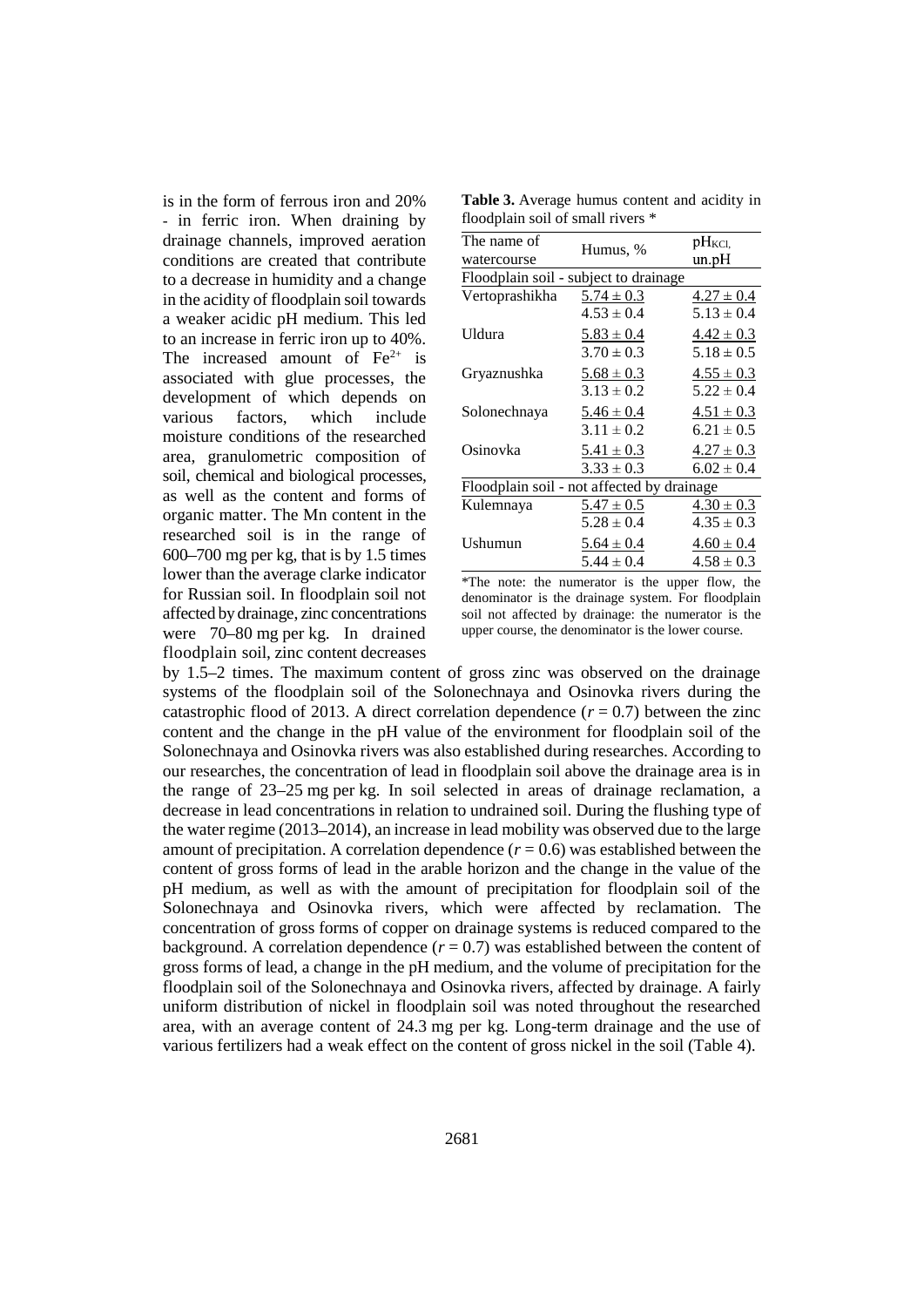| The name of                                | Heavy metals, mg $kg^{-1}$ |                            |                |                |                |                |  |  |  |
|--------------------------------------------|----------------------------|----------------------------|----------------|----------------|----------------|----------------|--|--|--|
| watercourse                                | Fe.                        | Mn,                        | Zn             | Pb             | Cu             | Ni             |  |  |  |
|                                            | $10^3$ mg kg <sup>-1</sup> | $10^3$ mg kg <sup>-1</sup> |                |                |                |                |  |  |  |
| Floodplain soil - subject to drainage      |                            |                            |                |                |                |                |  |  |  |
| Vertoprashikha                             | $51.7 \pm 3.0$             | $65.3 \pm 3.3$             | $74.3 \pm 3.4$ | $25.1 \pm 2.0$ | $20.6 \pm 2.0$ | $21.6 \pm 2.0$ |  |  |  |
|                                            | $48.9 \pm 2.3$             | $55.1 \pm 2.8$             | $68.3 \pm 3.0$ | $19.2 \pm 1.7$ | $19.3 \pm 1.7$ | $19.6 \pm 1.3$ |  |  |  |
| Uldura                                     | $47.7 \pm 2.6$             | $65.0 \pm 3.1$             | $80.1 \pm 3.1$ | $24.7 \pm 2.2$ | $19.5 \pm 2.1$ | $21.6 \pm 2.0$ |  |  |  |
|                                            | $45.0 \pm 2.3$             | $57.8 \pm 2.0$             | $62.3 \pm 3.0$ | $19.9 \pm 2.0$ | $17.7 \pm 1.6$ | $20.2 \pm 1.1$ |  |  |  |
| Gryaznushka                                | $47.6 \pm 2.5$             | $67.1 \pm 3.7$             | $74.0 \pm 3.2$ | $24.7 \pm 2.9$ | $19.4 \pm 1.9$ | $23.1 \pm 2.2$ |  |  |  |
|                                            | $45.0 \pm 2.3$             | $53.4 \pm 2.9$             | $55.8 \pm 2.7$ | $21.6 \pm 1.9$ | $17.7 \pm 1.7$ | $21.9 \pm 1.9$ |  |  |  |
| Solonechnaya                               | $53.7 \pm 2.6$             | $64.5 \pm 3.4$             | $70.8 \pm 3.5$ | $24.8 \pm 2.1$ | $22.8 \pm 2.0$ | $21.0 \pm 2.4$ |  |  |  |
|                                            | $49.1 \pm 2.8$             | $46.9 \pm 2.3$             | $52.1 \pm 2.4$ | $19.1 \pm 1.3$ | $17.9 \pm 1.8$ | $19.7 \pm 1.3$ |  |  |  |
| Osinovka                                   | $48.0 \pm 2.7$             | $65.9 \pm 3.1$             | $81.6 \pm 3.7$ | $23.9 \pm 1.9$ | $19.7 \pm 2.5$ | $23.1 \pm 2.6$ |  |  |  |
|                                            | $44.9 \pm 2.3$             | $47.1 \pm 2.3$             | $51.8 \pm 2.7$ | $20.5 \pm 1.5$ | $17.4 \pm 1.3$ | $21.4 \pm 1.7$ |  |  |  |
| Floodplain soil - not affected by drainage |                            |                            |                |                |                |                |  |  |  |
| Kulemnaya                                  | $48.3 \pm 2.4$             | $65.2 \pm 3.6$             | $71.1 \pm 3.2$ | $23.4 \pm 2.1$ | $19.2 \pm 1.2$ | $23.1 \pm 2.0$ |  |  |  |
|                                            | $48.3 \pm 2.3$             | $64.1 \pm 3.3$             | $76.1 \pm 2.7$ | $23.4 \pm 2.0$ | $19.0 \pm 1.8$ | $23.2 \pm 2.3$ |  |  |  |
| Ushumun                                    | $47.0 \pm 2.3$             | $62.5 \pm 3.4$             | $76.7 \pm 3.4$ | $23.4 \pm 2.4$ | $19.4 \pm 1.7$ | $22.1 \pm 2.2$ |  |  |  |
|                                            | $47.2 \pm 2.3$             | $63.3 \pm 3.7$             | $77.4 \pm 3.5$ | $23.4 \pm 2.1$ | $19.9 \pm 1.4$ | $23.2 \pm 1.8$ |  |  |  |

**Table 4.** The average content of gross forms of heavy metals in floodplain soil of small rivers  $(mg kg^{-1})$  \*

\*The note: the numerator is the upper flow, the denominator is the drainage system. For floodplain soil not affected by drainage: the numerator is the upper course, the denominator is the lower course.

During research, we were studying such important parameters for the migration of heavy metals as temperature, pH, and oxygen content in the water of objects flowing in the territories of drained landscapes (Table 5).

Analysis of the temperature distribution along the longitudinal profile has shown that drainage channels were characterized by higher temperatures of water that can affect the increase in the migratory capacity of HM. The pH value determines the state and mobility of many elements in the aquatic ecosystem, changes the degree of toxicity of pollutants. According to researches the reaction of water changed from slightly acidic to slightly

**Table 5.** Physical and chemical indicators of small rivers in areas of land reclamation  $*$ 

|                       | Sampling location        |                                                     |                              |
|-----------------------|--------------------------|-----------------------------------------------------|------------------------------|
| Indicator             |                          |                                                     | Upstream Drainage Downstream |
|                       |                          | channel                                             |                              |
| t, $^{\circ}C$        |                          | 16.1-18.4 20.0-23.1 17.3-21.9                       |                              |
|                       |                          | $17.5 \pm 1.2$ $22 \pm 1.5$ $20 \pm 1.8$            |                              |
| $O2$ .                | $8.4 - 11.8$ $5.5 - 8.1$ |                                                     | $7.6 - 9.2$                  |
|                       |                          | $mgO2 dm-3 9.8 \pm 1.7$ 6.7 $\pm$ 1.2 8.1 $\pm$ 1.4 |                              |
| pH. units $6.1 - 6.7$ |                          | 7.4–8.5                                             | $6.1 - 8.0$                  |
|                       |                          | $6.3 \pm 0.3$ $7.8 \pm 0.4$ $6.5 \pm 0.3$           |                              |

\* The note: in the numerator the minimum and maximum values, in the denominator - the average value of the indicator.

alkaline. In the water of the drainage channel, a decrease in the oxygen content was observed, that led to a change of oxidizing conditions to recovery ones and increased the mobility of HM.

Analysis of the results of the determination of HM in water has shown the following: in surface water taken above the drainage area, the Fe content varies from 1.5 to 2.5 mg dm-3 , its amount significantly increases in reclamation channels. The concentration of Fe in the Ushumun and Kulemnaya rivers, not subject to drainage, is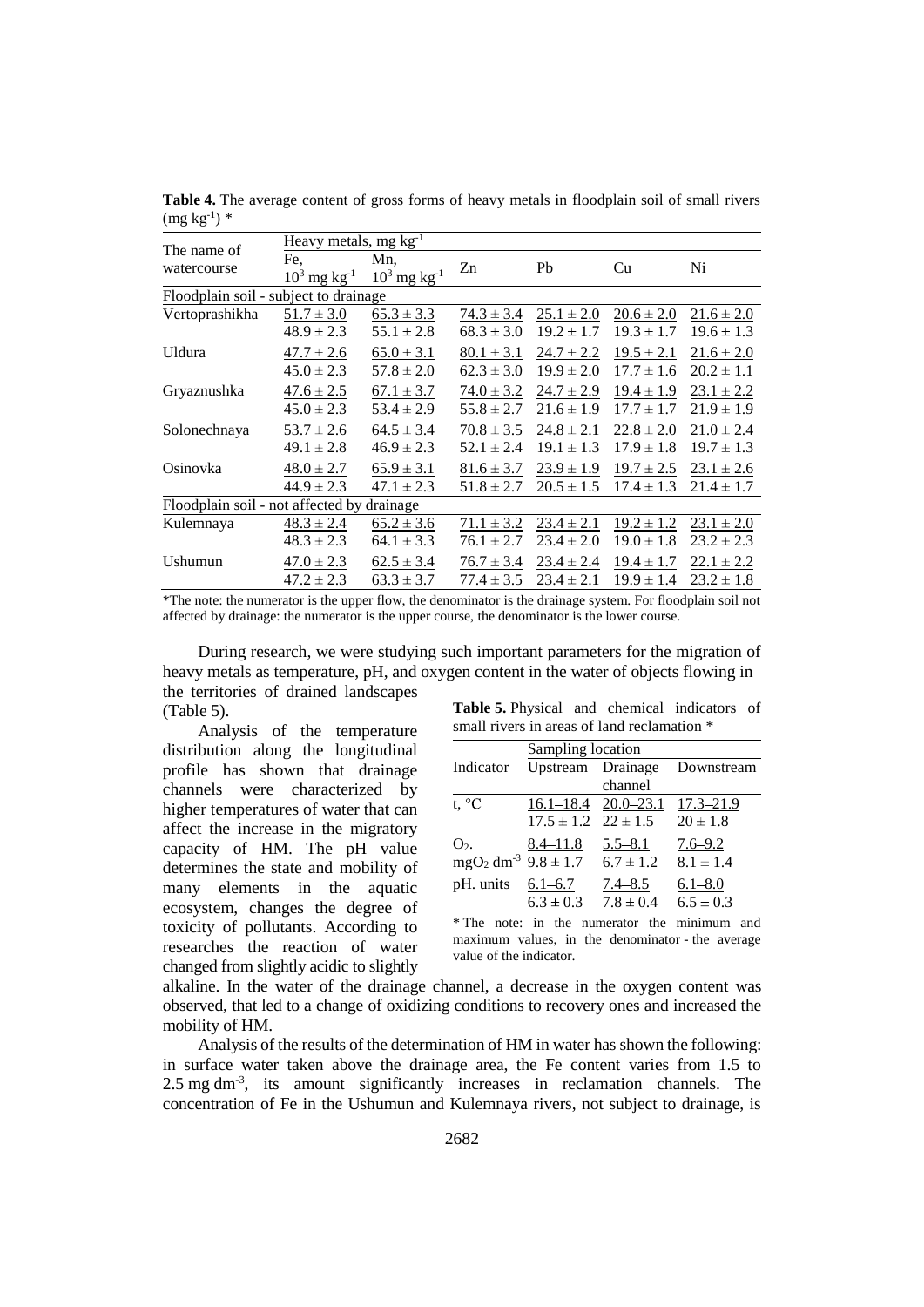almost the same in the upstream and downstream. The high iron content was observed in the water of the drainage channels. According to the results of our researches, the minimum Mn content in the upstream of all watercourses is in the range from 0.1 to 0.6 mg dm<sup>-3</sup>. The highest concentrations are observed for the water of drainage channels - 1.5–2.5 mg dm<sup>-3</sup>. In the water of small rivers, above the area of drainage reclamation, low zinc concentrations were revealed, that is explained by its sorption by suspended solids. Under the influence of drainage, there is a change in the pH of water towards a slightly alkaline reaction of the medium, which causes the formation of sparingly soluble zinc hydroxides. In surface water not affected by drainage, the main form of Pb migration is the free form. When the pH of the water changes from 7 to 8, under the influence of drainage reclamation, readily soluble lead hydroxide is formed. The copper content in surface water, above the drainage area, was in the range of  $0.0$ –0.09 mg dm<sup>-3</sup>. Copper has high complexing ability. In surface water not affected by drainage, the main form of Cu migration is the free form. When the pH of water changes to alkaline values, under the influence of drainage reclamation, the ratio of hydrated forms of copper changes:  $30\%$  -  $Cu^{2+}$  and  $70\%$  -  $(Cu(OH))$ <sup>+</sup>. In all small rivers, at all sampling points, low nickel concentrations are traced as a result of its sorption, the formation of insoluble compounds, as well as absorption by various organisms. The main form of Ni migration in water is the free form. In areas of drainage reclamation, there is a decrease in lead concentrations at all points relative to the background.

To identify the impact of drainage on hydrobionts, Lagowski's minnow (*Phoxinus Lagowskii*) was chosen, this species is most common in small rivers of the Sredneamurskaya lowland. The results of the researches showed that the accumulation of HM in fish tissues occurs in the downstream of small rivers in the studied area that is associated with the use of land reclamation, accumulation in the soil and further washing out of heavy metals and their compounds contained in fertilizers into rivers. In the gills of Lagowski's minnows, which live in the downstream of the Gryaznushka, Vertoprashikha, and Solonichnaya rivers, iron, manganese, and lead concentrations were found that significantly exceeded the standards for commercial fish. The concentrations of zinc and copper in the gills of minnows from the lower reaches of Gryaznushka, Vertoprashikha and Solonichnaya rivers also exceed the concentrations of these metals in the upstream of the rivers that indicates the accumulation of heavy metals in the lower reaches during land reclamation. Both in the upper and lower reaches of the Ushumun river, the basin of which is the least reclaimed, the concentration of heavy metals (iron, manganese, zinc, copper, lead) in the gills of Lagowski's minnow did not exceed the standard values (Table 6).

The results of the researches showed an intensive accumulation of HM by higher aquatic vegetation (indicator species - *Potamogeton perfoliatus*), selected at different points of small rivers of reclaimed landscapes. According the studied HM, the plants contain Fe to the greatest extent and Ni to the least. According to the content in *Potamogeton perfoliatus*, the elements formed the following decreasing row: Fe  $>$  Mn  $>$  $Pb > Zn > Cu > Ni$ . The largest accumulations of all HMs in plants were found at the sampling points of the direct inflow of the main canal into the river, this is especially noticeable for the Osinovka and Solonechnaya rivers (Table 7).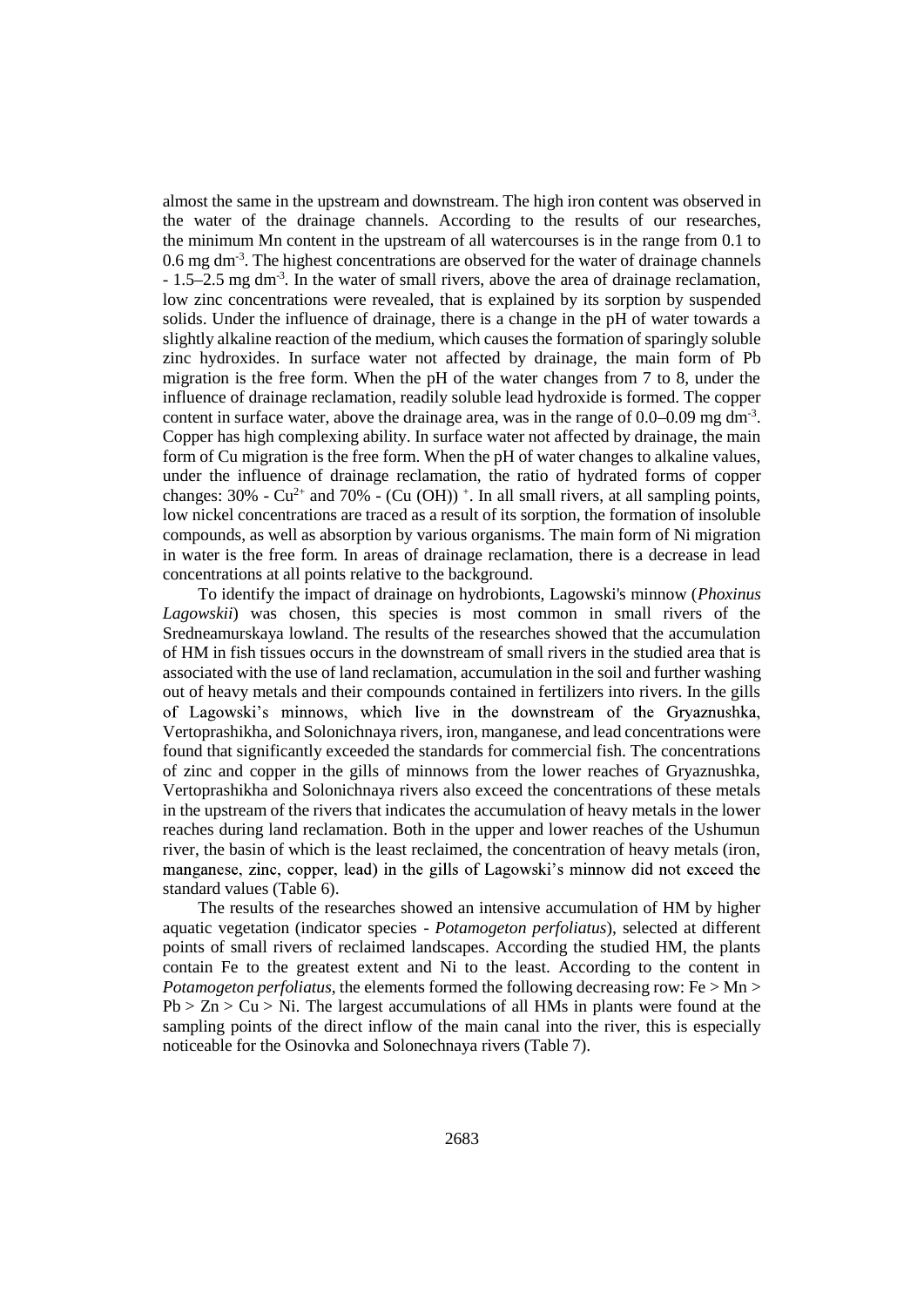| The name of                           | Heavy metals   |                |                |                  |                  |                |
|---------------------------------------|----------------|----------------|----------------|------------------|------------------|----------------|
| watercourse                           | Fe             | Zn             | Mn             | Ni               | Cu               | Pb             |
| Watercourses - subject to drainage    |                |                |                |                  |                  |                |
| Gryaznushka                           | $25.0 \pm 1.4$ | $7.0 \pm 0.9$  | $12.0 \pm 1.3$ | $\boldsymbol{0}$ | $0.05 \pm 0.002$ | $\theta$       |
|                                       | $48.0 \pm 2.3$ | $14.5 \pm 1.3$ | $24.0 \pm 0.9$ | $1.0 \pm 0.09$   | $2.5 \pm 0.09$   | $2.8 \pm 0.08$ |
| Vertoprashikha                        | $24.0 \pm 1.2$ | $6.7 \pm 0.8$  | $11.5 \pm 1.1$ | $\theta$         | $\theta$         | 0              |
|                                       | $45 \pm 2.6$   | $10.5 \pm 1.1$ | $18.0 \pm 1.7$ | $0.3 \pm 0.02$   | $1.5 \pm 0.07$   | $0.7 \pm 0.04$ |
| Solonechnaya                          | $21.5 \pm 1.3$ | $6.0 \pm 0.4$  | $10.3 \pm 1.2$ | $\boldsymbol{0}$ | 0                | <u>0</u>       |
|                                       | $62.4 \pm 3.1$ | $28.6 \pm 1.7$ | $31.2 \pm 2.1$ | $2.3 \pm 0.09$   | $4.25 \pm 0.2$   | $3.3 \pm 0.4$  |
| Watercourse - not subject to drainage |                |                |                |                  |                  |                |
| Ushumun                               | $24.0 \pm 1.2$ | $6.3 \pm 0.4$  | $8.0 \pm 1.4$  | $\overline{0}$   | $\Omega$         | 0              |
|                                       | $28.0 \pm 1.7$ | $6.5 \pm 0.7$  | $10.0 \pm 0.9$ | $\Omega$         | $\Omega$         | $\Omega$       |
| ПД2К                                  | 30             | 40             | 10             | 20               | 10               |                |

Table 6. The concentration of heavy metals in the gills of the Lagowski's minnow (Phoxinus Lagowskii), mg kg-1 \*

<sup>\*</sup>The note: the numerator is the upper course, the denominator is the lower course.

 $MPC$  – maximum permissible concentrations of HM for commercial fish (Sanitary rules and regulations 2.3.2.1078-01).

**Table 7.** The concentration of heavy metals in aquatic plants *Potamogeton perfoliatus*, mg kg-1 \*

| The name of                                       |          | Sampling Fe Mn·  |             | $Zn^2$                                                                                                                   | Pb                     | Cu                                                                                                                                                                                                                                                                                                     | $Ni+$                         |
|---------------------------------------------------|----------|------------------|-------------|--------------------------------------------------------------------------------------------------------------------------|------------------------|--------------------------------------------------------------------------------------------------------------------------------------------------------------------------------------------------------------------------------------------------------------------------------------------------------|-------------------------------|
| watercourse                                       | points   |                  |             | $10^3$ mg kg <sup>-1</sup> $10^3$ mg kg <sup>-1</sup> $10^3$ mg kg <sup>-1</sup> mg kg <sup>-1</sup> mg kg <sup>-1</sup> |                        |                                                                                                                                                                                                                                                                                                        | $10^{-1}$ mg kg <sup>-1</sup> |
| Watercourses - subject to drainage reclamation    |          |                  |             |                                                                                                                          |                        |                                                                                                                                                                                                                                                                                                        |                               |
| Solonechnaya u.c.                                 |          | $7.94 \pm$       | $0.281 \pm$ | $0.117 \pm$                                                                                                              | $3.5 \pm$              | $2.56 \pm$                                                                                                                                                                                                                                                                                             | $0.3 \pm$                     |
|                                                   | d.c.     | 0.6 <sub>1</sub> | 0.02        | 0.01                                                                                                                     | 0.2                    | 0.2                                                                                                                                                                                                                                                                                                    | 0.01                          |
|                                                   | l.c.     | $17.010 \pm$     | $1.149 \pm$ | $0.624 \pm$                                                                                                              | $11.03 \pm 6.74 \pm 1$ |                                                                                                                                                                                                                                                                                                        | $1.6 \pm$                     |
|                                                   |          | 2.6              | 0.1         | 0.08                                                                                                                     | 0.6                    | 0.7                                                                                                                                                                                                                                                                                                    | 0.09                          |
|                                                   |          | $10.730 \pm$     | 0.904       | $0.429 \pm$                                                                                                              | 9.43                   | $3.93 \pm$                                                                                                                                                                                                                                                                                             | $0.9 \pm$                     |
|                                                   |          | 0.1              |             | 0.02                                                                                                                     |                        | $0.4\,$                                                                                                                                                                                                                                                                                                | 0.06                          |
| Osinovka                                          | u.c.     | $7.250 \pm$      | $0.203 \pm$ | $0.178 \pm$                                                                                                              | $2.28 \pm$             | $2.56 \pm$                                                                                                                                                                                                                                                                                             | $0.3 \pm$                     |
|                                                   | d.c.     | 0.6              | 0.02        | 0.02                                                                                                                     | 0.2                    | 0.2                                                                                                                                                                                                                                                                                                    | 0.01                          |
|                                                   | $l.c.$ . | $18.640 \pm$     | $1.160 \pm$ | $0.663 \pm$                                                                                                              | $10.49 \pm$            | $6.18 \pm$                                                                                                                                                                                                                                                                                             | $1.4 \pm$                     |
|                                                   |          | 3.4              | 0.09        | 0.05                                                                                                                     | 0.7                    | 0.5                                                                                                                                                                                                                                                                                                    | 0.05                          |
|                                                   |          | $16.700 \pm$     | $1.070 \pm$ | $0.351 \pm$                                                                                                              | $8.91 \pm$             | $3.37 \pm$                                                                                                                                                                                                                                                                                             | $0.8 \pm$                     |
|                                                   |          | 3.0              | 0.01        | 0.04                                                                                                                     | $0.6\,$                | 0.4                                                                                                                                                                                                                                                                                                    | 0.04                          |
| Watercourse - not subject to drainage reclamation |          |                  |             |                                                                                                                          |                        |                                                                                                                                                                                                                                                                                                        |                               |
| Ushumun                                           | u.c.     | $5.590 \pm$      | $0.281 \pm$ | $0.117 \pm$                                                                                                              | $3.34 \pm$             | $2.56 \pm$                                                                                                                                                                                                                                                                                             | $0.3 \pm$                     |
|                                                   | l.c.     | 0.4              | 0.02        | 0.02                                                                                                                     | 0.4                    | 0.2                                                                                                                                                                                                                                                                                                    | 0.01                          |
|                                                   |          | $5.490 \pm$      | $0.270 \pm$ | $0.186 \pm$                                                                                                              | $3.44 \pm$             | $2.53 \pm 0.3 \pm 0.3 \pm 0.3 \pm 0.3 \pm 0.3 \pm 0.3 \pm 0.3 \pm 0.3 \pm 0.3 \pm 0.3 \pm 0.3 \pm 0.3 \pm 0.3 \pm 0.3 \pm 0.3 \pm 0.3 \pm 0.3 \pm 0.3 \pm 0.3 \pm 0.3 \pm 0.3 \pm 0.3 \pm 0.3 \pm 0.3 \pm 0.3 \pm 0.3 \pm 0.3 \pm 0.3 \pm 0.3 \pm 0.3 \pm 0.3 \pm 0.3 \pm 0.3 \pm 0.3 \pm 0.3 \pm 0.3$ |                               |
|                                                   |          | 0.4              | 0.02        | 0.02                                                                                                                     | $0.1\,$                | 0.4                                                                                                                                                                                                                                                                                                    | 0.01                          |

\*The note: u.c. - upper course; l.c. - lower course; d.c. - drainage channel.

The least impact of drainage is manifested in the downstream of the rivers.

## **CONCLUSIONS**

During drainage reclamation in floodplain soil, conditions are created for improved soil aeration, which leads to a decrease in the humus content and a change in pH from acidic to neutral reaction of the medium. This process contributes to a certain decrease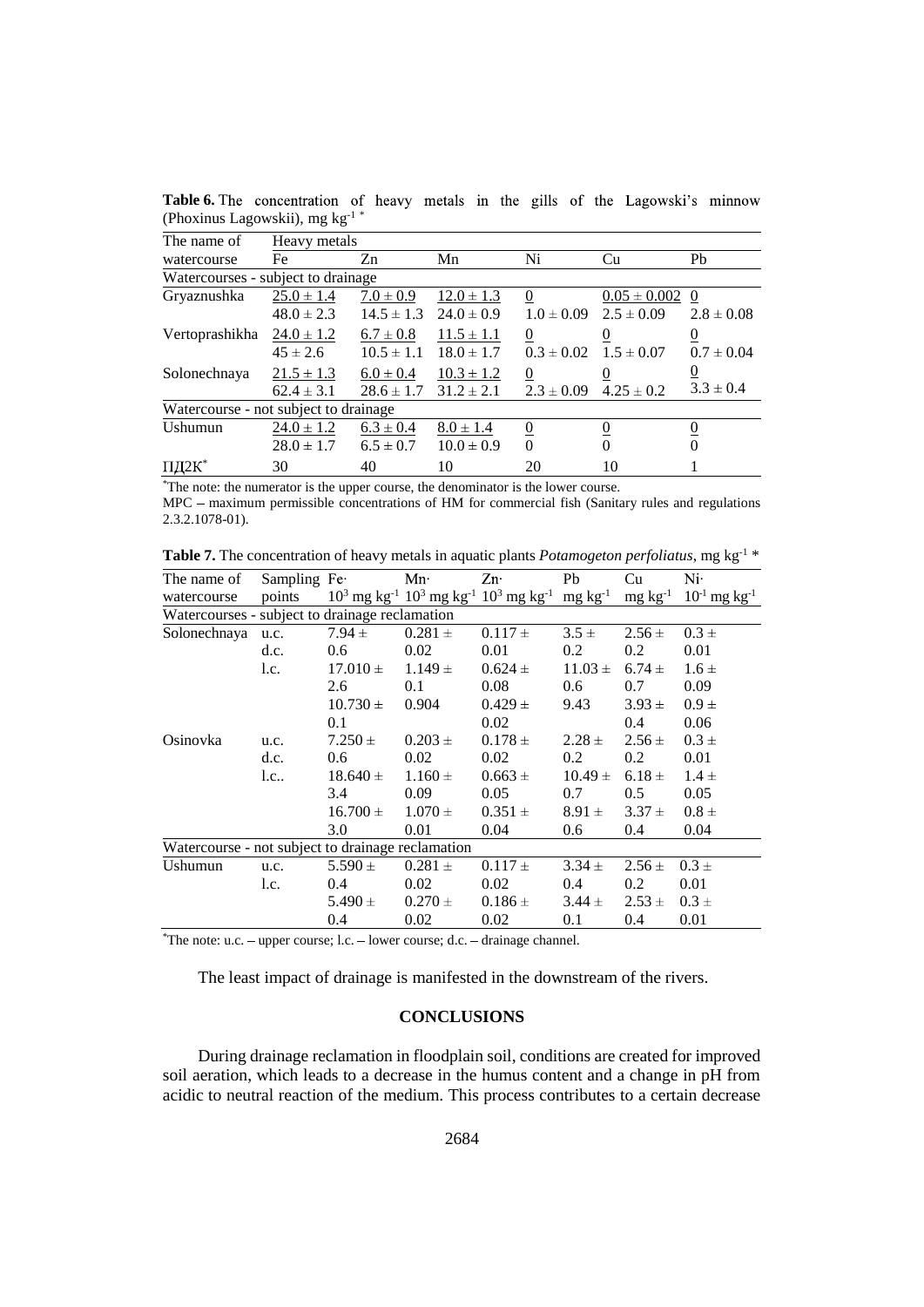in the concentration of HM in the soil. Conducting drainage reclamation works leads to a decrease in the water quality of all the watercourses considered, as a result of an increase in the concentration of HM in water and bottom sediments. The transformation of landscapes leads to the accumulation of HM in macrophytes and fish, which is potentially dangerous for both the aquatic ecosystem and human health.

#### **REFERENCES**

- Anoshkin, A.V. & Zubarev, V.A. 2018. Land reclamation and transformation of floodplain channel complexes at the Sredneamurskaya lowland. *Regional issues* 3–1, 70–74.
- Chibuike, G.U. & Obiora, S.C. 2014. Heavy Metal Polluted Soil: Effect on plants and bioremediation methods. *Appl. Environ. Soil. Sci*. 752708, 12 pp.
- Dyatel, A.A. 2017. Ecological and reclamation component of drained lands in the area of impact of the «Khotislavsky» quarry. *Reclamation* **1**(79), 31–38 (in Russian).
- Fomina, A.A., Tikhomirova, E.I. & Korableva, A.I. 2016. Analysis of the content of heavy metals in the higher aquatic vegetation of the Volgograd reservoir in the area of the agglomeration of Saratov - Engels. *Bulletin of the Samara Scientific Center of the Russian Academy of Sciences* **2**(3) 822-826. (in Russian).
- Dinu, M. 2010. Comparison of Complexing Ability of Fulvic and Humic Acids in the Aquatic Environment with Iron and Zinc Ions. *Water Resources* 37(1), 65–69.
- Israel, Yu.A. 1984. *Ecology and environmental control*. Gidrometeoizdat, Moscow, 560 pp. (in Russian).
- Imeri, R., Kullaj, E, Duhani, E. & Millaku, L. 2019. Impact of rootstock on heavy metal bioaccumulation in apple plant grown near an industrial source in Obiliq, Kosovo. *Agronomy Research* **17**(1), 100-110.
- Kabata-Pendias, A. & Pendias, H. 2001. *Trace elements in soil and plants (3rd edition*). CRC Press, Boca Raton, 313 pp.
- Kasiuliene, A., Paulauskas, V. & Kumpiene, J. 2016. Influence of nitrogen fertilizer on Cd and Zn accumulation in rapeseed (*Brassica napus* L.) biomass. *Agronomy Research* **14**(2), 418 427.
- Khristoforova, N.K. 2007. *Fundamentals of Ecology*. Far Eastern University Press, Vladivostok, 454 pp. (in Russian).
- Lukowski, A. & Wiater, J. 2016. The content and solubility of lead in arable soil of the Podlasie Province (eastern Poland). *Soil Science Annual* **67**(4), 190–196.
- Matveeva, A.Yu., Kutlin, N.G., Kardapoltseva, D.G. & Mullagalieva, A.T. 2018. The effect of anthropogenic stress on the accumulation of heavy metals in the organs and tissues of commercial fish. *Environmental Engineering* 2, 132-136 (in Russian).
- Mondol, M.N., Chamon, A.S., Faiz, B. & Elahi, S.F. 2011. Seasonal Variation of Heavy Metal Concentrations in Water and Plant Samples Around Tejgaon Industrial Area of Bangladesh. *J. Bangladesh Acad. Sci.* **35**(1), 19–41.
- Moore, J.V. & Ramamurthy, S. 1987. *Heavy Metals in natural Water: monitoring and evaluation of impact*. Mir, Moscow, 286 pp. (in Russian).
- Morais, S., Costa, F.G. & Pereira, M.L. 2012. Heavy metals and human health. In: Oosthuizen J. (ed): Environmental health  $-$  emerging issues and practice, pp. 227 $-246$ .
- Murtic, S., Jurkovic, J., Basic, E. & Hekic, E. 2019. Assessment of wild plants for phytoremediation of heavy metals in soil surrounding the thermal power station. *Agronomy Research* 17(1), 234-244.
- Nazarov, N.N. 2014. Hydrological consequences of drainage reclamation and channel processes. *Geographical Bulletin* 1(28), 4-10 (in Russian).